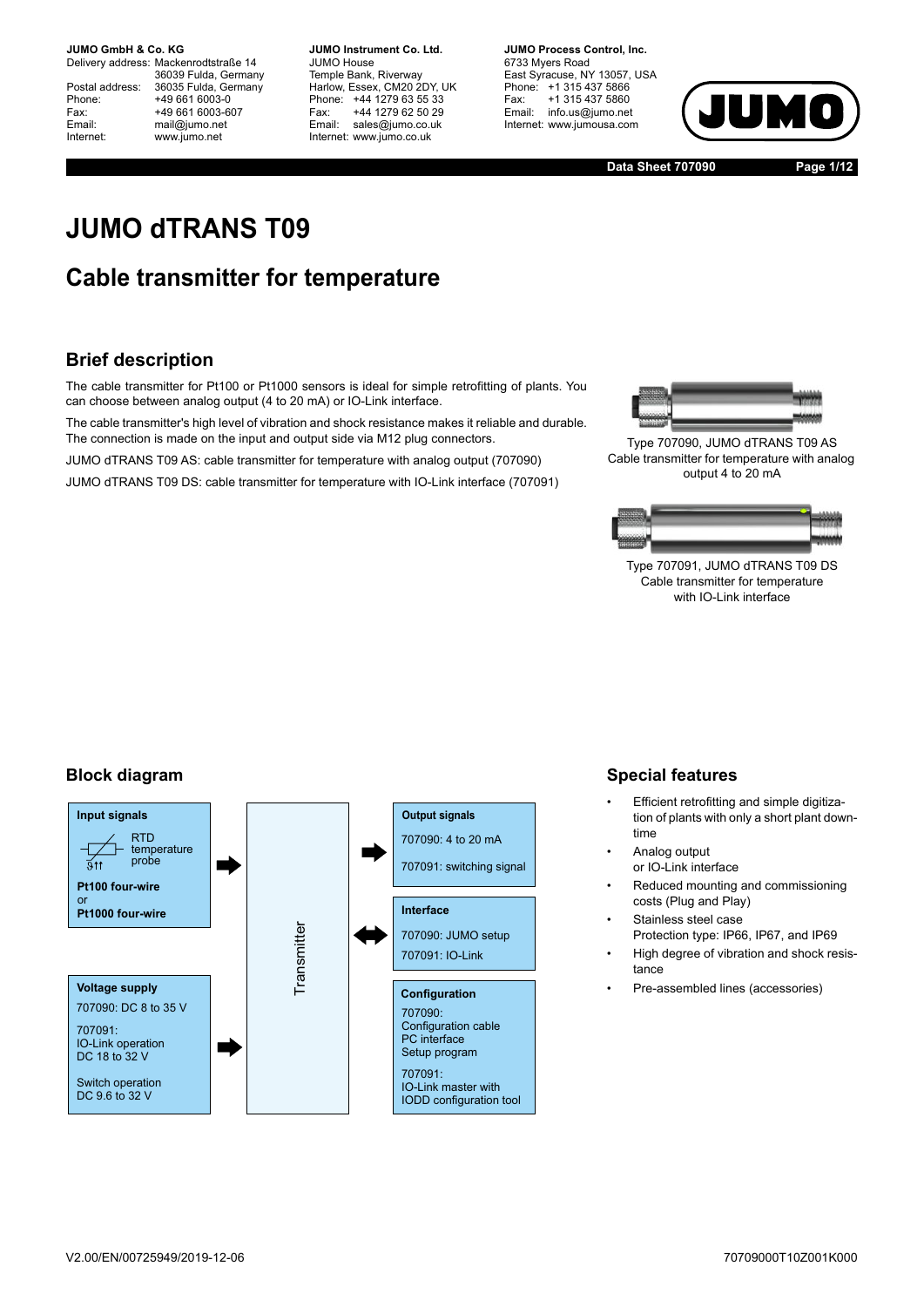Delivery address: Mackenrodtstraße 14 36039 Fulda, Germany Postal address: 36035 Fulda, Germany<br>Phone: +49 661 6003-0 Phone: +49 661 6003-0<br>
Fax: +49 661 6003-6<br>
Email: mail@iumo.net +49 661 6003-607 mail@jumo.net Internet: www.jumo.net

**JUMO Instrument Co. Ltd.** JUMO House Temple Bank, Riverway<br>Harlow, Essex, CM20 2DY, UK Phone: +44 1279 63 55 33<br>Fax: +44 1279 62 50 29 +44 1279 62 50 29 Email: sales@jumo.co.uk Internet: www.jumo.co.uk

**JUMO Process Control, Inc.** 6733 Myers Road East Syracuse, NY 13057, USA Phone: +1 315 437 5866<br>Fax: +1 315 437 5860 Email: info.us@jumo.net Internet: www.jumousa.com



**Data Sheet 707090 Page 2/12**

# **Technical data**

### **JUMO dTRANS T09 AS, type 707090 (two-wire 4 to 20 mA)**

#### **Input**

| RTD temperature probe   | Pt100 (DIN EN 60751:2009 / IEC 60751:2008) in four-wire circuit or<br>Pt1000 (DIN EN 60751:2009 / IEC 60751:2008) in four-wire circuit <sup>a</sup> |                                                                                        |                             |
|-------------------------|-----------------------------------------------------------------------------------------------------------------------------------------------------|----------------------------------------------------------------------------------------|-----------------------------|
| Measuring range limits  | -50 to +260 $^{\circ}$ C                                                                                                                            |                                                                                        |                             |
| Smallest measuring span | 10 K                                                                                                                                                |                                                                                        |                             |
| Sampling rate           | 1 measurement per second                                                                                                                            |                                                                                        |                             |
| Input filter            | Digital filter 1st order, filter constant can be set                                                                                                |                                                                                        |                             |
|                         | Calibration accuracy of the electronic<br>components                                                                                                | Temperature influence of the elec-<br>tronic components                                | <b>Measuring</b><br>current |
|                         | Pt100 0.2 K or 0.13 %b,c                                                                                                                            | $\leq \pm (15 \text{ ppm/K} \times \text{[measuring range end}$                        | ≤ 600 µA                    |
|                         | Pt1000 0.1 K or 0.08 % b,c                                                                                                                          | value + 200] + 50 ppm/K $\times$ set measur-<br>ing range) $\times \Delta \vartheta^d$ | $\leq 105$ µA               |
| Sensor line resistance  | $\leq$ 11 $\Omega$ per line                                                                                                                         |                                                                                        |                             |

a If feature Pt100 is selected, the connection of a Pt1000 sensor is not possible. Likewise, if feature Pt1000 is selected, the connection of a Pt100 sensor is not possible. See order details.

<span id="page-1-0"></span>b % specifications refer to the set measuring span. The greater value is valid.

<span id="page-1-1"></span><sup>c</sup> The deviation of the temperature sensor must be added to ensure the measuring accuracy of the transmitter.

 $d \Delta\vartheta$  = deviation of the ambient temperature from the reference temperature (25 °C).

#### **Measuring circuit monitoring**

| Underrange                                                                            | Linear drop up to 3.8 mA                       |                                        |
|---------------------------------------------------------------------------------------|------------------------------------------------|----------------------------------------|
| Overrange                                                                             | Linear drop up to 20.5 mA                      | (according to NAMUR recommendation 43) |
| Probe short-circuit/<br>probe and line break                                          | $\leq$ 3.6 mA or $\geq$ 21.0 mA (configurable) |                                        |
| Current limiting in the event of a probe short $\leq 25$ mA<br>circuit or probe break |                                                |                                        |

#### **Output**

| Output signal                         | Load-independent direct current 4 to 20 mA               |
|---------------------------------------|----------------------------------------------------------|
| Transmission behavior                 | Temperature linear                                       |
| Maximum burden $(R_B)$                | $R_R = (U_h - 8 V) \div 23$ mA, max. 600 Ω               |
| Burden influence                      | $\leq \pm 0.02$ % per 100 $\Omega^a$                     |
| Voltage supply influence              | $\leq \pm 0.01$ % per V deviation from 24 V <sup>a</sup> |
| Setting time after switch-on or reset | $\leq 5$ s                                               |

<span id="page-1-2"></span> $\frac{a}{a}$  % specifications refer to the measuring range end value of 20 mA.

### **Electrical data**

| Voltage supply $(U_h)$     | $DC 8$ to 35 V (pin 1 = +, pin 3 = -)                                                                                                                               |
|----------------------------|---------------------------------------------------------------------------------------------------------------------------------------------------------------------|
| Electrical safety          | Protection rating III according to DIN EN 61140                                                                                                                     |
| Galvanic isolation         | No galvanic isolation between sensor and output                                                                                                                     |
| Reverse voltage protection | Yes                                                                                                                                                                 |
| Requirement                | The auxiliary energy of the transmitter must meet SELV requirements. Optionally, an energy-limit-<br>ed electrical circuit according to DIN EN 61010-1 can be used. |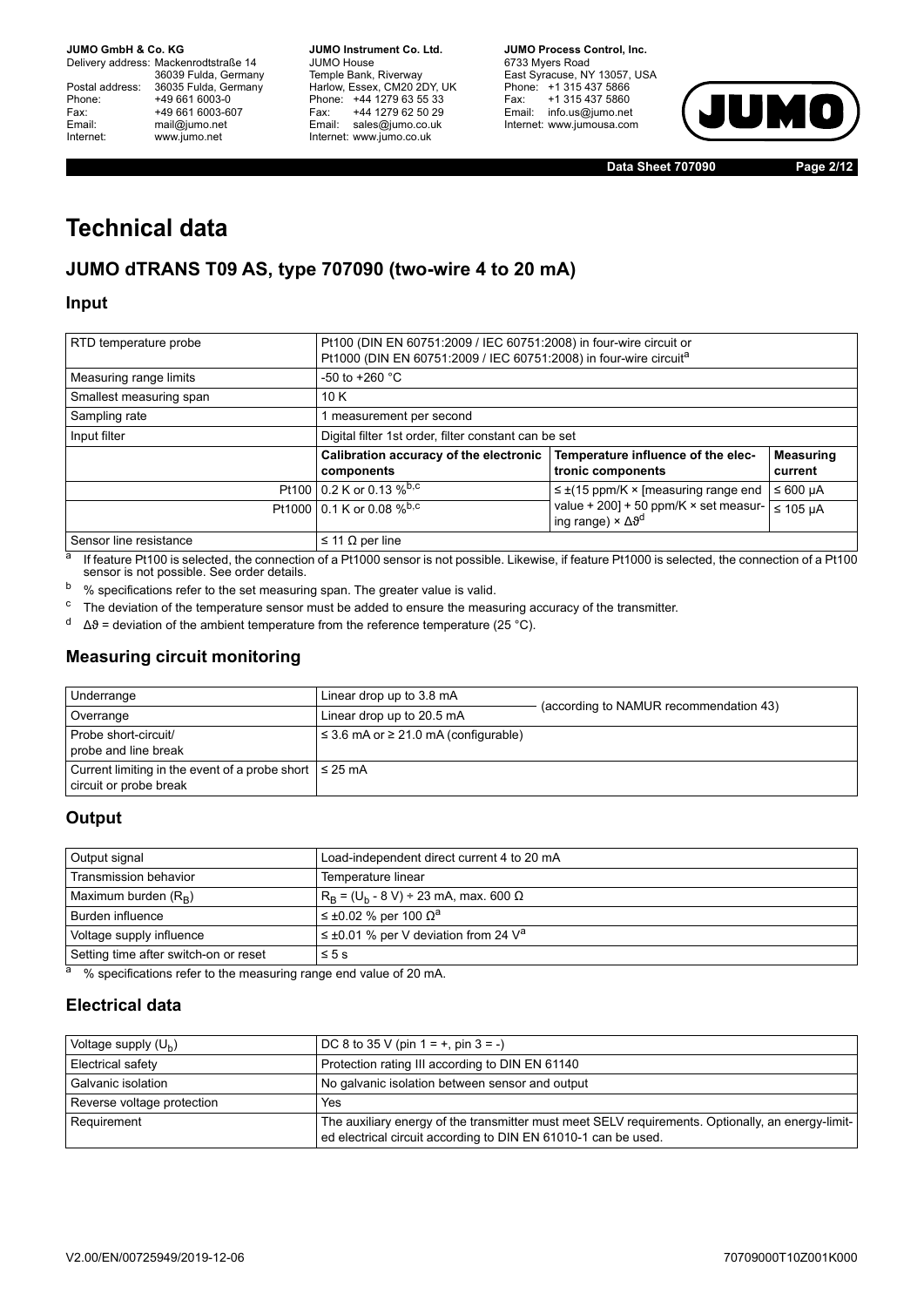Delivery address: Mackenrodtstraße 14 36039 Fulda, Germany Postal address: 36035 Fulda, Germany<br>Phone: +49 661 6003-0 Phone: +49 661 6003-0<br>
Fax: +49 661 6003-6<br>
Email: mail@jumo.net +49 661 6003-607 mail@jumo.net Internet: www.jumo.net

**JUMO Instrument Co. Ltd.** JUMO House Temple Bank, Riverway<br>Harlow, Essex, CM20 2DY, UK Phone: +44 1279 63 55 33<br>Fax: +44 1279 62 50 29 +44 1279 62 50 29 Email: sales@jumo.co.uk Internet: www.jumo.co.uk

**JUMO Process Control, Inc.** 6733 Myers Road East Syracuse, NY 13057, USA Phone: +1 315 437 5866<br>Fax: +1 315 437 5860 Email: info.us@jumo.net Internet: www.jumousa.com



**Data Sheet 707090 Page 3/12**

## **JUMO dTRANS T09 DS, type 707091 (IO-Link interface)**

#### **Input**

| RTD temperature probe  | Pt100 (DIN EN 60751:2009 / IEC 60751:2008) in four-wire circuit or<br>Pt1000 (DIN EN 60751:2009 / IEC 60751:2008) in four-wire circuita |                                    |                  |
|------------------------|-----------------------------------------------------------------------------------------------------------------------------------------|------------------------------------|------------------|
| Measuring range limits | -50 to +260 $^{\circ}$ C                                                                                                                |                                    |                  |
| Sampling rate          | $160 \text{ ms}$                                                                                                                        |                                    |                  |
| Input filter           | Digital filter 2nd order, filter constant can be set                                                                                    |                                    |                  |
|                        | Calibration accuracy of the electronic                                                                                                  | Temperature influence of the elec- | <b>Measuring</b> |
|                        | components                                                                                                                              | tronic components                  | current          |
|                        | Pt100 $\leq \pm 0.08$ % <sup>b,c</sup>                                                                                                  | ≤ 0.003 % pro $K^d$                | $\leq 1$ mA      |
|                        | Pt1000 $\leq \pm 0.1$ % <sup>b,c</sup>                                                                                                  | ≤ 0.0025 % pro K <sup>d</sup>      | $≤ 500 \mu A$    |
| Sensor line resistance | $\leq$ 11 $\Omega$ per line                                                                                                             |                                    |                  |
| Galvanic isolation     | No galvanic isolation between sensor and output                                                                                         |                                    |                  |
| Resolution             | 14-bit                                                                                                                                  |                                    |                  |

a If feature Pt100 is selected, the connection of a Pt1000 sensor is not possible. Likewise, if feature Pt1000 is selected, the connection of a Pt100 sensor is not possible. See order details.

<span id="page-2-0"></span>b % specifications refer to the set measuring span.

<span id="page-2-1"></span><sup>c</sup> The deviation of the temperature sensor must be added to ensure the measuring accuracy of the transmitter.

<span id="page-2-2"></span> $d$  Deviation of the ambient temperature from the reference temperature (25 °C).

### **Measuring circuit monitoring**

| Process data invalid |                                                |
|----------------------|------------------------------------------------|
| Overrange            | 10-Link event configurable;                    |
| Underrange           | appears in the process value as an error value |
| Device is defective  |                                                |

#### **Output**

| Number                               | 1 output in IO-Link operation (output signal according to IO-Link communication standard version<br>1.1, see section "Interface", Page 4) |  |
|--------------------------------------|-------------------------------------------------------------------------------------------------------------------------------------------|--|
|                                      | 2 outputs for switch operation (SIO mode; SIO = standard IO)                                                                              |  |
| Switching functions configurable     | Hysteresis function or window function                                                                                                    |  |
|                                      | Normally closed contact or normally open contact                                                                                          |  |
|                                      | Output p-switching (PNP) or n-switching (NPN)                                                                                             |  |
|                                      | Switch-on and switch-off delay                                                                                                            |  |
| Switching current                    | $\leq$ 100 mA per output                                                                                                                  |  |
| Voltage drop at switching transistor | $\leq 2$ V                                                                                                                                |  |
| Short-circuit proof                  | Yes (clocked)                                                                                                                             |  |
| Reverse polarity protected           | Yes                                                                                                                                       |  |
| Current limiting                     | Yes                                                                                                                                       |  |
| <b>Hysteresis</b>                    |                                                                                                                                           |  |
| For hysteresis function              | Configurable                                                                                                                              |  |
| For window function                  | Fixed setting (symmetrical; $\pm 0.25$ % of the measuring range)                                                                          |  |
| Switch-on, switch-off delay          | 0 to 100 s                                                                                                                                |  |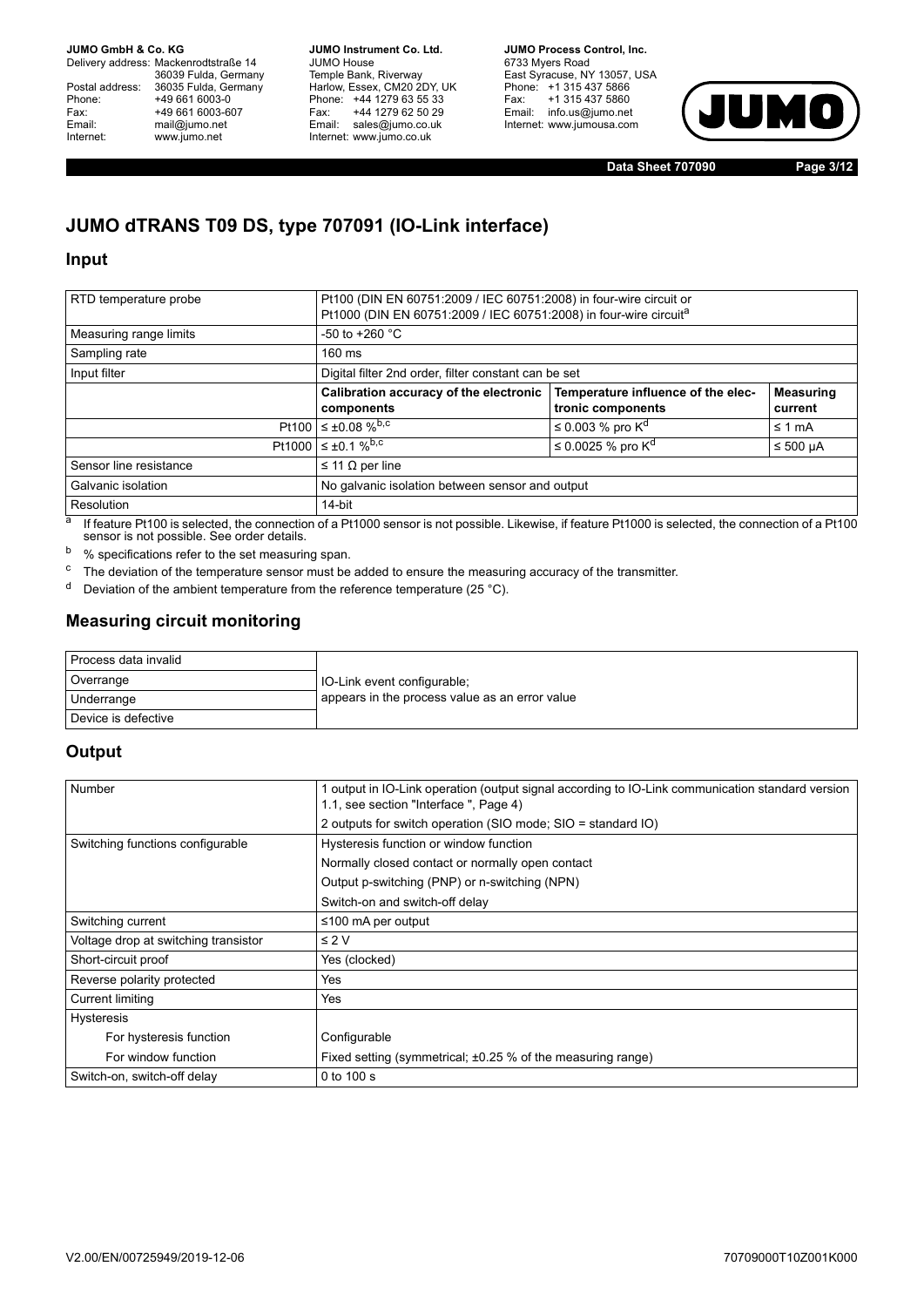Delivery address: Mackenrodtstraße 14 36039 Fulda, Germany<br>Postal address: 36035 Fulda, Germany Phone: +49 661 6003-0<br>
Fax: +49 661 6003-6<br>
Email: mail@jumo.net +49 661 6003-607 Email: mail@jumo.net<br>Internet: www.iumo.net www.jumo.net

**JUMO Instrument Co. Ltd.** JUMO House Temple Bank, Riverway<br>Harlow, Essex, CM20 2DY, UK<br>Phone: +44 1279 63 55 33 Fax: +44 1279 62 50 29<br>Email: sales@jumo.co.uk Internet: www.jumo.co.uk

**JUMO Process Control. Inc.** 6733 Myers Road East Syracuse, NY 13057, USA<br>Phone: +1 315 437 5866<br>Fax: +1 315 437 5860 Email: info.us@jumo.net Internet: www.jumousa.com



**Data Sheet 707090 Page 4/12**

#### <span id="page-3-0"></span>**Interface**

| Communication interface                   | IO-Link device V 1.1 (downward compatible to V 1.0)                                                                                                |
|-------------------------------------------|----------------------------------------------------------------------------------------------------------------------------------------------------|
| Communication mode (data transfer rate)   | COM3 (230.4 kBaud)                                                                                                                                 |
| IO Device Description (IODD)              | The IODD can be localized and downloaded on the JUMO website in the product area for this de-<br>vice or at www.io-link.com with the "IODDfinder". |
| Max. line length acc. to IO-Link standard | 20 <sub>m</sub>                                                                                                                                    |
| Output mode                               |                                                                                                                                                    |
| Switching output type                     | Transistor switching output can be configured as NPN, PNP, or Push/Pull                                                                            |
| Short-circuit proof                       | Yes (clocked)                                                                                                                                      |
| Resistant to overload                     | Yes                                                                                                                                                |
| Protected against polarity reversal       | Yes                                                                                                                                                |
| Ampacity of the switching outputs         | 100 mA in each case                                                                                                                                |
| Voltage drop of the switching outputs     | Max. 2 V in each case                                                                                                                              |
|                                           |                                                                                                                                                    |

### **Electrical data**

| Voltage supply       |                                                                                                                                                                     |
|----------------------|---------------------------------------------------------------------------------------------------------------------------------------------------------------------|
| In IO-Link operation | DC 18 to 32 V                                                                                                                                                       |
| In switch operation  | DC 9.6 to 32 V                                                                                                                                                      |
| Nominal voltage      | DC 24 V                                                                                                                                                             |
| Current consumption  |                                                                                                                                                                     |
| In idle mode         | $\leq$ 12 mA (at nominal voltage)                                                                                                                                   |
| In IO-Link operation | $\leq$ 20 mA (at nominal voltage)                                                                                                                                   |
| In switch operation  | $\leq$ 200 mA (at nominal voltage and with 2 switching outputs)                                                                                                     |
| Electrical safety    | Protection rating III according to DIN EN 61140                                                                                                                     |
| Intended use         | Temperature measurement in industrial plants                                                                                                                        |
| Requirement          | The auxiliary energy of the transmitter must meet SELV requirements. Optionally, an energy-limit-<br>ed electrical circuit according to DIN EN 61010-1 can be used. |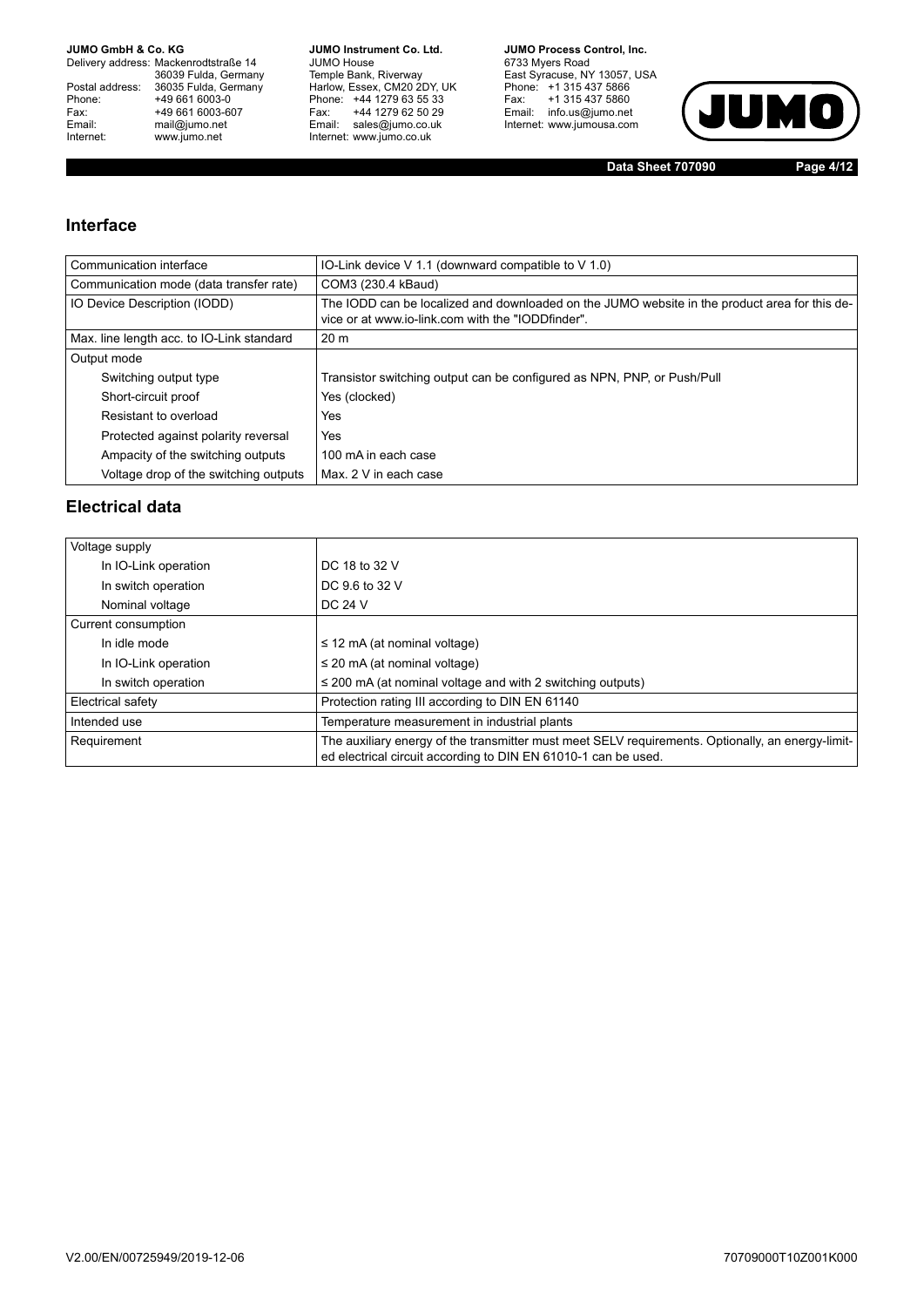Delivery address: Mackenrodtstraße 14 36039 Fulda, Germany<br>Postal address: 36035 Fulda, Germany Phone: +49 661 6003-0<br>
Fax: +49 661 6003-6<br>
Email: mail@jumo.net +49 661 6003-607 Email: mail@jumo.net<br>Internet: www.jumo.net www.jumo.net

**JUMO Instrument Co. Ltd.** JUMO House Temple Bank, Riverway<br>Harlow, Essex, CM20 2DY, UK Phone: +44 1279 63 55 33<br>Fax: +44 1279 62 50 29 +44 1279 62 50 29 Email: sales@jumo.co.uk Internet: www.jumo.co.uk

**JUMO Process Control, Inc.** 6733 Myers Road East Syracuse, NY 13057, USA Phone: +1 315 437 5866<br>Fax: +1 315 437 5860 Email: info.us@jumo.net Internet: www.jumousa.com



**Data Sheet 707090 Page 5/12**

## **JUMO dTRANS T09 AS and DS**

### **General Information**

| Electrical connection<br>(input side)        | Machine connector M12 $\times$ 1, 4-pole, according to DIN EN 61076-2-101<br>(socket version with union nut) |
|----------------------------------------------|--------------------------------------------------------------------------------------------------------------|
| Electrical connection<br>(output side)       | Machine connector M12 × 1, 4-pole, according to DIN EN 61076-2-101<br>(pin version)                          |
| Housing                                      | Stainless steel                                                                                              |
| Protection type with mating connector        | IP66, IP67, and IP69 according to DIN EN 60529                                                               |
| Measuring range limits                       | $-50$ to $+260$ °C                                                                                           |
| Installation position                        | Any                                                                                                          |
| Weight                                       | JUMO dTRANS T09 AS, type $707090 = ca$ . 35 q                                                                |
|                                              | JUMO dTRANS T09 DS, type $707091 = ca.43 q$                                                                  |
| <b>Potential equalization</b>                |                                                                                                              |
| Functional bonding conductor FB <sup>a</sup> |                                                                                                              |

a<br>a The temperature sensor must be connected to the potential equalization system of the plant via the process connection. Suitable shielded lines must also be used to ensure continuous shielding.

### **Environmental influences**

#### **Transmitter**

| Ambient temperature                          | -40 to +85 $^{\circ}$ C                                                                   |
|----------------------------------------------|-------------------------------------------------------------------------------------------|
| Storage temperature                          | -40 to +85 $^{\circ}$ C                                                                   |
| Resistance to climatic conditions            |                                                                                           |
|                                              | During operation $\leq 100$ % relative humidity without condensation on device outer case |
|                                              | During storage $\leq 90$ % relative humidity without condensation                         |
| Climate class                                | 3K7 according to DIN EN 60721-3-3                                                         |
| Vibration strength                           | 10 g at 10 to 2 000 Hz according to DIN EN 60068-2-6                                      |
| Shock resistance                             | 20 q for 11 ms according to DIN EN 60068-2-27                                             |
|                                              | 50 g for 1 ms according to DIN EN 60068-2-27                                              |
| Calibration/reference conditions             | DC 24 V at 25 °C ±5 °C (77 °F ±9 °F)                                                      |
| Electromagnetic compatibility (EMC)          | <b>DIN EN 61326</b>                                                                       |
| Interference emission   Class B <sup>a</sup> |                                                                                           |
|                                              | Interference immunity   Industrial requirement                                            |

 $a$  The product is suitable for industrial use as well as for households and small businesses.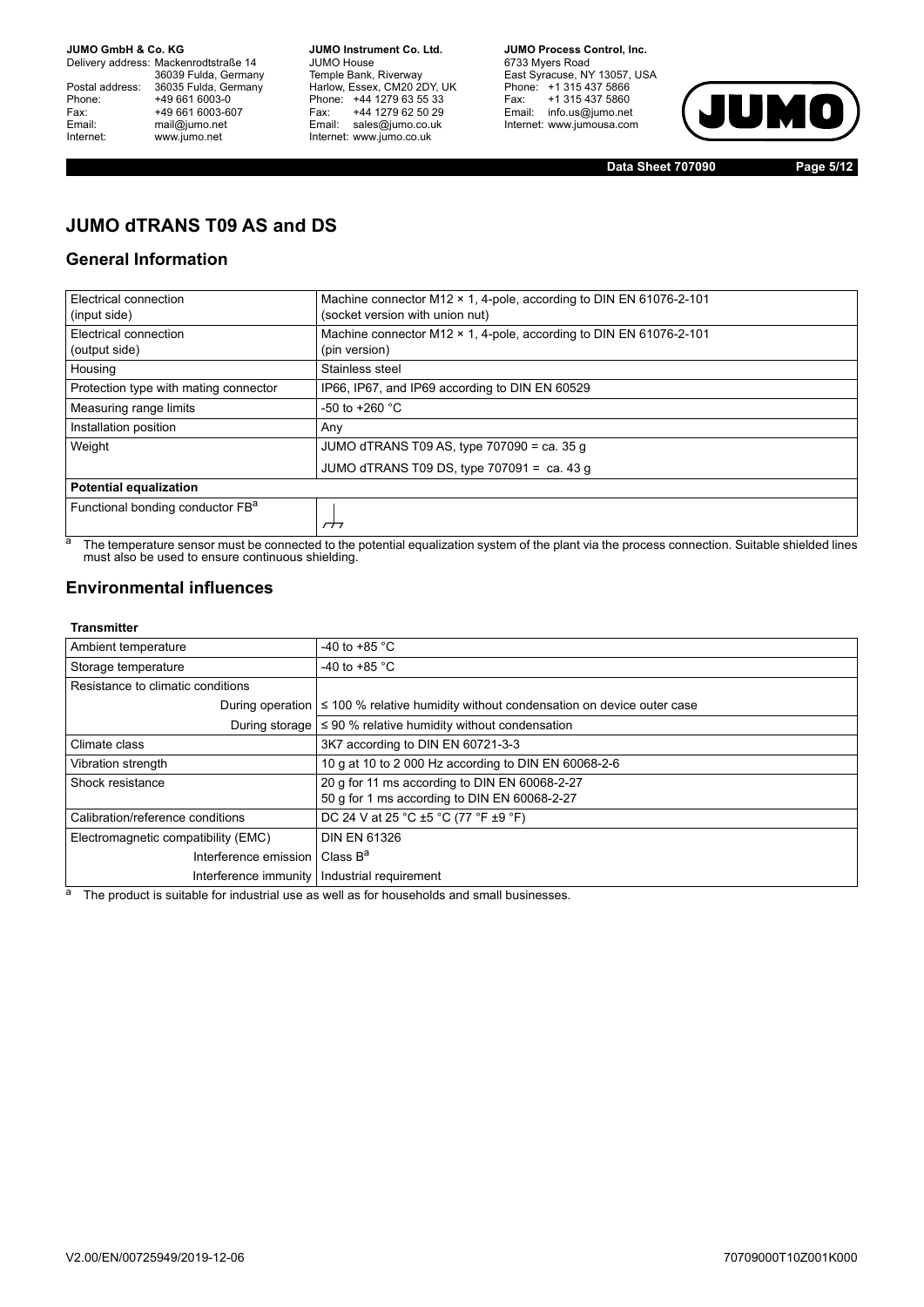Delivery address: Mackenrodtstraße 14 36039 Fulda, Germany<br>Postal address: 36035 Fulda, Germany Phone: +49 661 6003-0<br>
Fax: +49 661 6003-6<br>
Email: mail@jumo.net +49 661 6003-607 Email: mail@jumo.net<br>Internet: www.iumo.net www.jumo.net

**JUMO Instrument Co. Ltd.** JUMO House Temple Bank, Riverway<br>Harlow, Essex, CM20 2DY, UK Phone: +44 1279 63 55 33<br>Fax: +44 1279 62 50 29 +44 1279 62 50 29 Email: sales@jumo.co.uk Internet: www.jumo.co.uk

**JUMO Process Control, Inc.** 6733 Myers Road East Syracuse, NY 13057, USA<br>Phone: +1 315 437 5866<br>Fax: +1 315 437 5860 Email: info.us@jumo.net Internet: www.jumousa.com



**Data Sheet 707090 Page 6/12**

# **Dimensions**

### **Basic types**

Type 707090, JUMO dTRANS T09 AS



Cable transmitter for temperature with analog output 4 to 20 mA



Type 707091, JUMO dTRANS T09 DS



Cable transmitter for temperature with IO-Link interface



\* Figure with connection line (not included in scope of delivery, see accessories)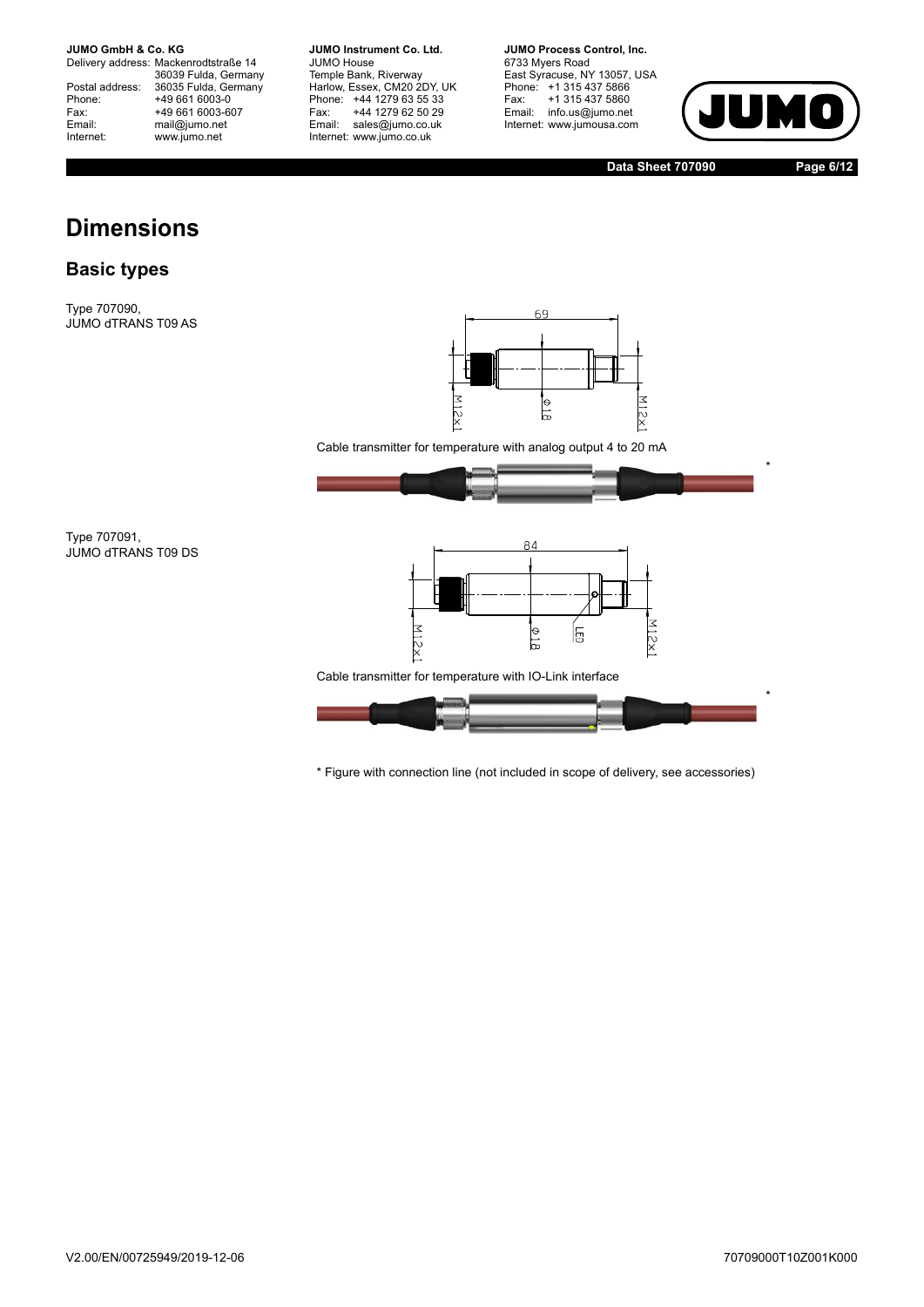Delivery address: Mackenrodtstraße 14 36039 Fulda, Germany<br>Postal address: 36035 Fulda, Germany Phone: +49 661 6003-0<br>
Fax: +49 661 6003-6<br>
Email: mail@jumo.net +49 661 6003-607 mail@jumo.net Internet: www.jumo.net

**JUMO Instrument Co. Ltd.** JUMO House Temple Bank, Riverway<br>Harlow, Essex, CM20 2DY, UK Phone: +44 1279 63 55 33<br>Fax: +44 1279 62 50 29 +44 1279 62 50 29 Email: sales@jumo.co.uk Internet: www.jumo.co.uk

**JUMO Process Control, Inc.** 6733 Myers Road East Syracuse, NY 13057, USA Phone: +1 315 437 5866<br>Fax: +1 315 437 5860 Email: info.us@jumo.net Internet: www.jumousa.com



**Data Sheet 707090 Page 7/12**

# **Connection diagram**

The connection diagram in the data sheet provides preliminary information about the connection options. For the electrical connection, only use the installation instructions or the operating manual. The knowledge and the correct technical compliance with the safety information and warnings contained in these documents are mandatory for mounting, electrical connection, and startup as well as for safety during operation.



### **Input**

#### **RTD temperature probe**

| Electrical connection                         | M12, A-coded, socket,<br>4-pole according to DIN EN 61076-2-101                          | Terminal assignment |
|-----------------------------------------------|------------------------------------------------------------------------------------------|---------------------|
| RTD temperature probe<br>in four-wire circuit | N2<br>Top view of the M12 plug connector from the as-<br>sociated RTD temperature probe! |                     |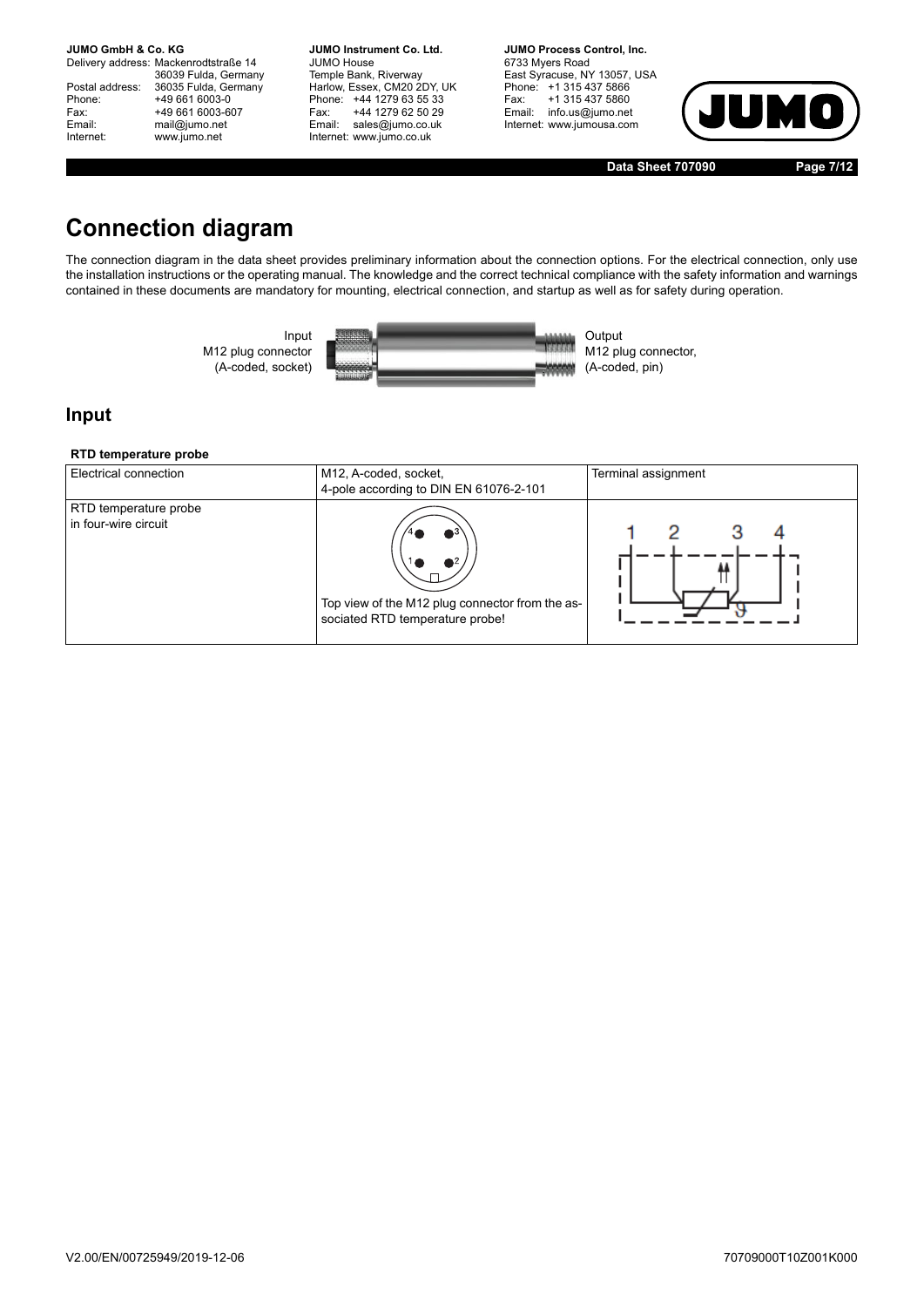Delivery address: Mackenrodtstraße 14 36039 Fulda, Germany<br>Postal address: 36035 Fulda, Germany Phone: +49 661 6003-0<br>
Fax: +49 661 6003-6<br>
Email: mail@jumo.net +49 661 6003-607 mail@jumo.net Internet: www.jumo.net

**JUMO Instrument Co. Ltd.** JUMO House Temple Bank, Riverway<br>Harlow, Essex, CM20 2DY, UK Phone: +44 1279 63 55 33<br>Fax: +44 1279 62 50 29 +44 1279 62 50 29 Email: sales@jumo.co.uk Internet: www.jumo.co.uk

**JUMO Process Control, Inc.** 6733 Myers Road East Syracuse, NY 13057, USA Phone: +1 315 437 5866<br>Fax: +1 315 437 5860 Email: info.us@jumo.net Internet: www.jumousa.com



**Data Sheet 707090 Page 8/12**

### **Output**

### **JUMO dTRANS T09 AS, type 707090 (two-wire 4 to 20 mA)**

| Machine connector M12 × 1,<br>4-pole, according to DIN EN 61076-2-101<br>(A-coded, pin) | <b>Electrical connection</b>                                                                                                                 | <b>Terminal assignment</b> |
|-----------------------------------------------------------------------------------------|----------------------------------------------------------------------------------------------------------------------------------------------|----------------------------|
| ıЗ<br>$\mathcal{N}$                                                                     | Voltage supply<br>DC 8 to 35 V<br>Current output<br>4 to 20 mA                                                                               | V-<br>$V +$                |
| Warning:<br>do not connect pin 2 and pin 4 to voltage!                                  | Setup communication<br>via special configuration line (see accessories)<br>(only for configuration - continuous operation is not admissible) |                            |



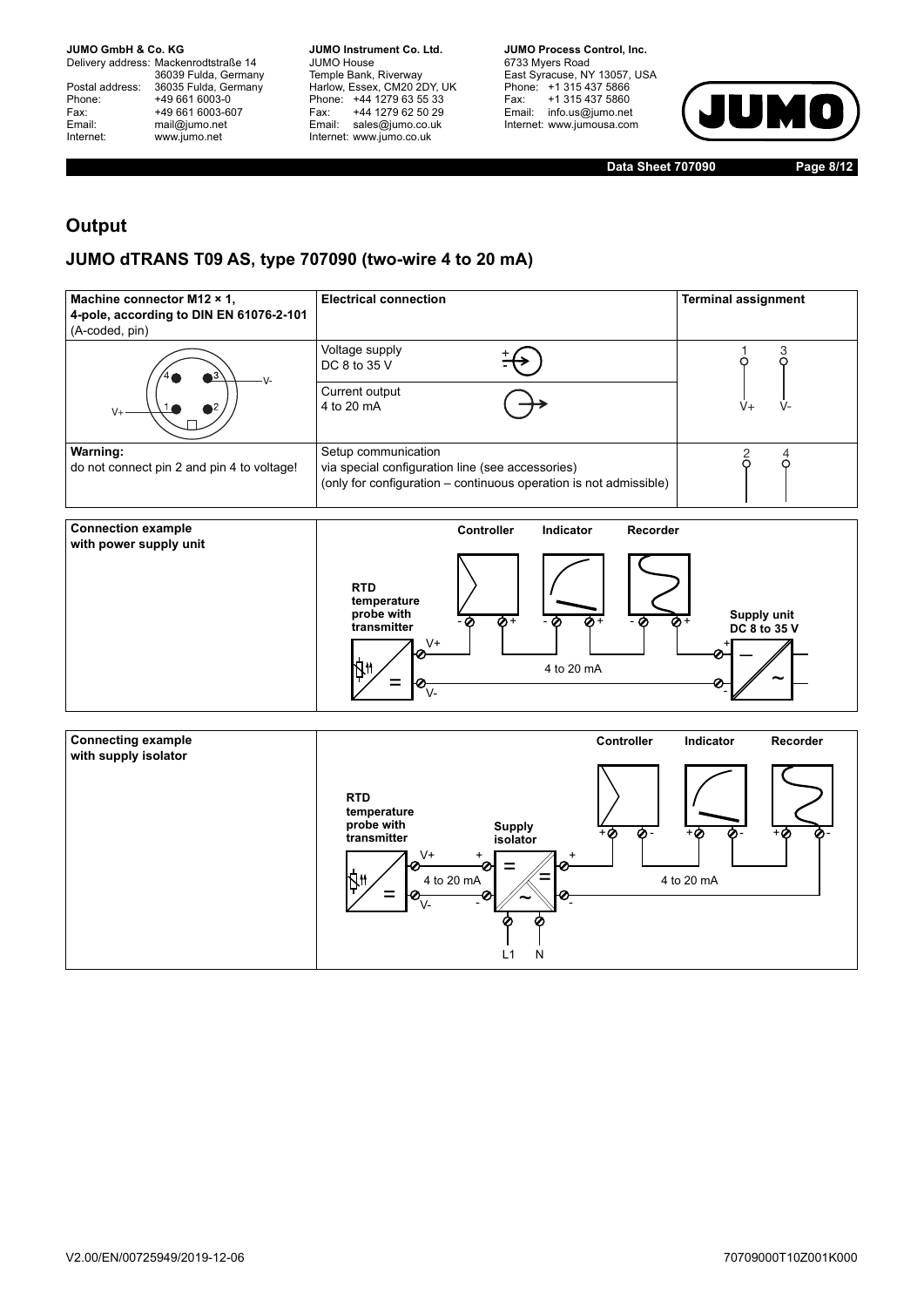Delivery address: Mackenrodtstraße 14 36039 Fulda, Germany Postal address: 36035 Fulda, Germany<br>Phone: +49 661 6003-0 Phone: +49 661 6003-0<br>Fax: +49 661 6003-6 Fax: +49 661 6003-607<br>
Email: mail@jumo.net mail@jumo.net Internet: www.jumo.net

**JUMO Instrument Co. Ltd.** JUMO House Temple Bank, Riverway<br>Harlow, Essex, CM20 2DY, UK Phone: +44 1279 63 55 33<br>Fax: +44 1279 62 50 29 +44 1279 62 50 29 Email: sales@jumo.co.uk Internet: www.jumo.co.uk

**JUMO Process Control, Inc.** 6733 Myers Road East Syracuse, NY 13057, USA Phone: +1 315 437 5866<br>Fax: +1 315 437 5860 +1 315 437 5860 Email: info.us@jumo.net Internet: www.jumousa.com



**Data Sheet 707090 Page 9/12**

## **JUMO dTRANS T09 DS, type 707091 (IO-Link interface)**

| <b>Connection</b>                          | <b>Terminal assignment</b>               |                                                                                                                                   |
|--------------------------------------------|------------------------------------------|-----------------------------------------------------------------------------------------------------------------------------------|
|                                            |                                          | $\frac{BN}{C}$ OL+<br>$\frac{\text{WH}}{\text{O}}$ I/Q (OUT2)<br>4 <sup>BK</sup> o C/Q (IO-Link/OUT1)<br>$\clubsuit$<br>$BU$ O L- |
| <b>Switch operation</b>                    |                                          |                                                                                                                                   |
| Voltage supply <sup>a</sup> DC 9.6 to 32 V | 1 BN (brown) <sup>b</sup><br>3 BU (blue) | L+<br>Ŀ.                                                                                                                          |
| Switching output 1                         | 4 BK (black)                             | $C/Q = OUT1$                                                                                                                      |
| Switching output 2                         | 2 WH (white)                             | $I/Q = OUT2$                                                                                                                      |
| <b>IO-Link operation</b>                   |                                          |                                                                                                                                   |
| Voltage supply <sup>a</sup> DC 18 to 32 V  | 1 BN (brown)<br>3 BU (blue)              | L+<br>Ŀ-                                                                                                                          |
| IO-Link                                    | 4 BK (black)                             | $C/Q = IO-Link$                                                                                                                   |
| Switching output 2                         | 2 WH (white)                             | $I/Q = OUT2$                                                                                                                      |

<span id="page-8-0"></span> $a$  The auxiliary energy of the transmitter must meet SELV requirements. Optionally, an energy-limited electrical circuit according to DIN EN 61010-1 can be used.

<sup>b</sup> The color coding is **only** valid for A-coded standard cables!

### **Connection example**

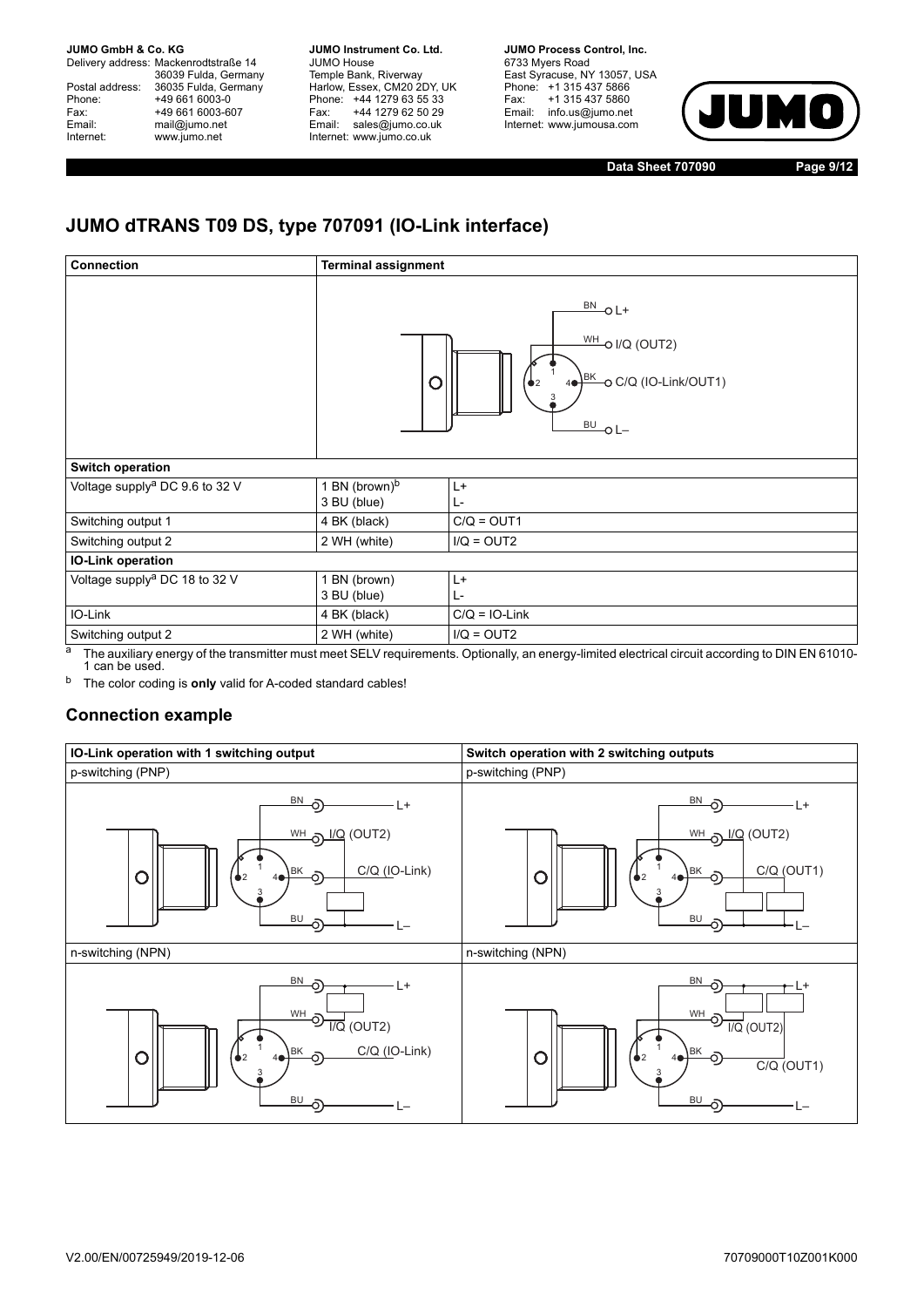Delivery address: Mackenrodtstraße 14 36039 Fulda, Germany Postal address: 36035 Fulda, Germany<br>Phone: +49 661 6003-0 Phone: +49 661 6003-0<br>Fax: +49 661 6003-6 Fax: +49 661 6003-607<br>
Fmail: mail@iumo.net mail@jumo.net Internet: www.jumo.net

**JUMO Instrument Co. Ltd.** JUMO House Temple Bank, Riverway Harlow, Essex, CM20 2DY, UK Phone: +44 1279 63 55 33<br>Fax: +44 1279 62 50 29 +44 1279 62 50 29 Email: sales@jumo.co.uk Internet: www.jumo.co.uk

**JUMO Process Control, Inc.** 6733 Myers Road East Syracuse, NY 13057, USA Phone: +1 315 437 5866<br>Fax: +1 315 437 5860 +1 315 437 5860 Email: info.us@jumo.net Internet: www.jumousa.com



**Data Sheet 707090 Page 10/12**

## **Setup program**

### **JUMO dTRANS T09 AS, type 707090 (two-wire 4 to 20 mA)**

The setup program is used for the configuration of the programmable two-wire transmitter using a PC. For this purpose the following is required:

- Please only use the configuration line, 4-pole with connector and socket M12 × 1, and Western plug RJ-45 with part no. 00484692.
- PVC connecting line, length 2 000 mm
- PC interface with USB/TTL converter
- and USB line

(see also accessories for the programmable two-wire transmitter)

The two-wire transmitter must be connected to a voltage supply for configuration.

If no power supply unit or supply isolator is available, it can also be supplied using a 9 V block battery.

| V JUMO dTRANS T09 AS / T100 (Unicode) - [Setup1]                                                                                                                                                                                                                                                                                                                                                                                                                                         |                                                                                                                       | $\Box$<br>$\times$       |
|------------------------------------------------------------------------------------------------------------------------------------------------------------------------------------------------------------------------------------------------------------------------------------------------------------------------------------------------------------------------------------------------------------------------------------------------------------------------------------------|-----------------------------------------------------------------------------------------------------------------------|--------------------------|
| File Edit Data transfer Extras Window Info                                                                                                                                                                                                                                                                                                                                                                                                                                               |                                                                                                                       | $ E$ $\times$            |
| $\Box \hspace{.1cm} \Box \hspace{.1cm} \Box \hspace{.1cm} \Box \hspace{.1cm} \Box \hspace{.1cm} \Box \hspace{.1cm} \Box \hspace{.1cm} \Box \hspace{.1cm} \Diamond \hspace{.1cm} \wedge \hspace{.1cm} \Diamond \hspace{.1cm} \Diamond \hspace{.1cm} \Diamond \hspace{.1cm} \Diamond \hspace{.1cm} \Diamond \hspace{.1cm} \Diamond \hspace{.1cm} \Diamond \hspace{.1cm} \Diamond \hspace{.1cm} \Diamond \hspace{.1cm} \Diamond \hspace{.1cm} \Diamond \hspace{.1cm} \Diamond \hspace{.1cm$ |                                                                                                                       |                          |
| $\Box$ Dtr_T100<br>B Setup<br>File info header<br>Parameter level<br><b>We Hardware</b><br><b>We Hange</b><br><b>We Hange</b><br><b>We Hange</b><br><b>We Further parameters</b><br>File info text                                                                                                                                                                                                                                                                                       | File info header:<br>Hardware:<br>Input ID:<br>Range:<br>Analog output:<br>▶ Further parameters:<br>▶ File info text: |                          |
|                                                                                                                                                                                                                                                                                                                                                                                                                                                                                          | $\langle$                                                                                                             | $\mathbf{v}$             |
| $\Rightarrow$<br>Setup <sub>1</sub>                                                                                                                                                                                                                                                                                                                                                                                                                                                      |                                                                                                                       |                          |
| $\frac{\mathbf{x}}{\ \cdot\ }$<br><b>Date</b><br>Time<br><b>Name</b><br>Value<br>$\frac{1}{2}$                                                                                                                                                                                                                                                                                                                                                                                           |                                                                                                                       | $\wedge$<br>$\checkmark$ |
| $\vert + \rangle$                                                                                                                                                                                                                                                                                                                                                                                                                                                                        | $\vert \cdot \vert$                                                                                                   | $\rightarrow$            |
| no device connected                                                                                                                                                                                                                                                                                                                                                                                                                                                                      |                                                                                                                       |                          |
|                                                                                                                                                                                                                                                                                                                                                                                                                                                                                          | <b>Hear Spacialist</b>                                                                                                | <b>MIIIM</b>             |

#### **Configurable parameters**

| Measurement point detection           | <b>TAG</b> number                    |  |  |
|---------------------------------------|--------------------------------------|--|--|
| Measuring range configurable in °C/°F | Offset                               |  |  |
|                                       | Measuring range start                |  |  |
|                                       | Measuring range end                  |  |  |
| Analog output                         | Reversion of the output              |  |  |
|                                       | Signal for probe break/short-circuit |  |  |
| Other parameters                      | Filter time constant                 |  |  |
|                                       | Unit                                 |  |  |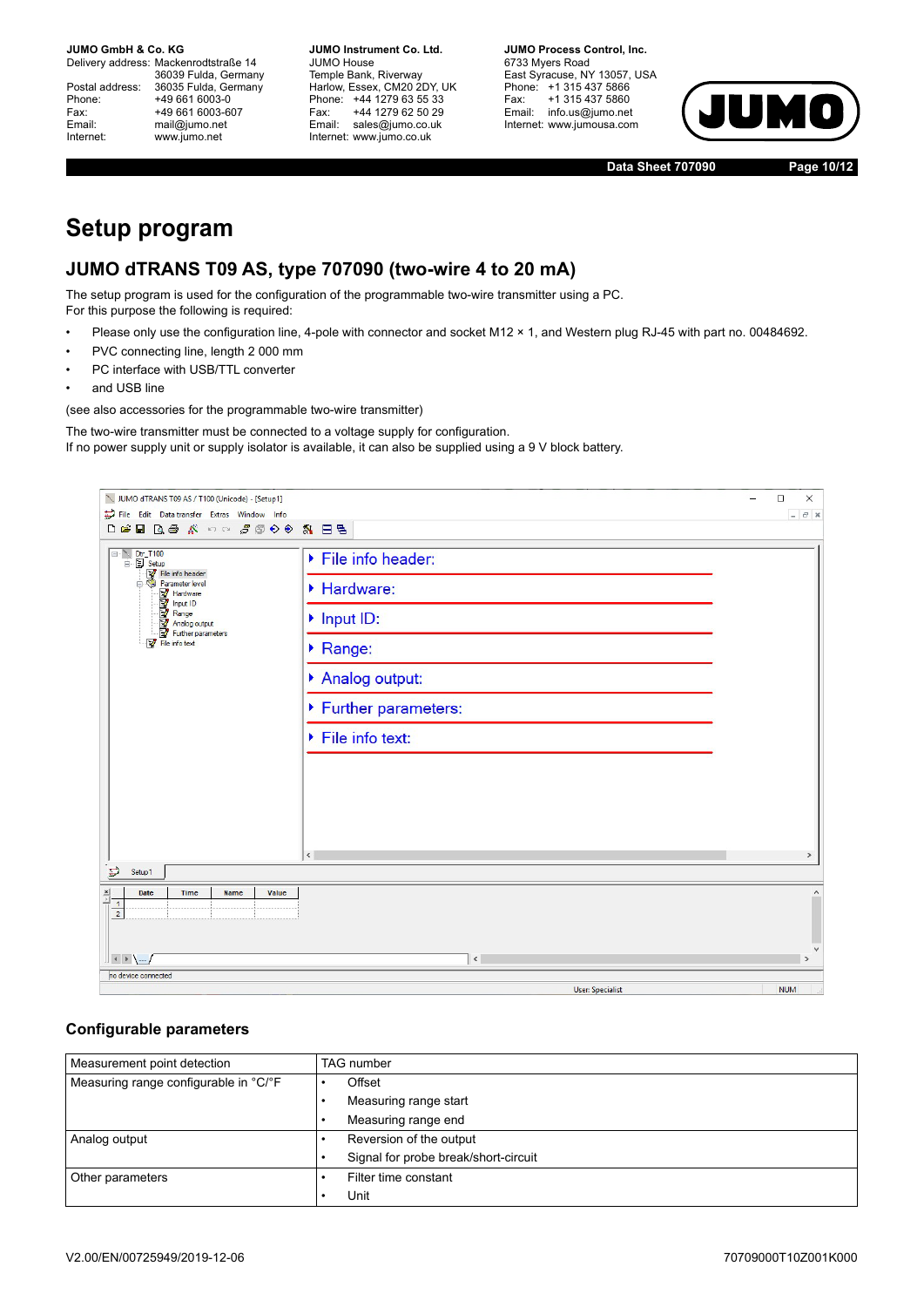Delivery address: Mackenrodtstraße 14 36039 Fulda, Germany Postal address: 36035 Fulda, Germany<br>Phone: +49 661 6003-0 Phone: +49 661 6003-0<br>
Fax: +49 661 6003-6<br>
Email: mail@jumo.net +49 661 6003-607 mail@jumo.net Internet: www.jumo.net

**JUMO Instrument Co. Ltd.** JUMO House Temple Bank, Riverway<br>Harlow, Essex, CM20 2DY, UK Phone: +44 1279 63 55 33<br>Fax: +44 1279 62 50 29 +44 1279 62 50 29 Email: sales@jumo.co.uk Internet: www.jumo.co.uk

**JUMO Process Control, Inc.** 6733 Myers Road East Syracuse, NY 13057, USA Phone: +1 315 437 5866<br>Fax: +1 315 437 5860 Email: info.us@jumo.net Internet: www.jumousa.com



**Data Sheet 707090 Page 11/12**

# **Areas of application**



# **Order details**

|        | (1) | <b>Basic type</b>                 |  |
|--------|-----|-----------------------------------|--|
| 707090 |     | <b>JUMO dTRANS T09 AS</b>         |  |
|        |     | Cable transmitter for temperature |  |
|        |     | with analog output of 4 to 20 mA  |  |
| 707091 |     | <b>JUMO dTRANS T09 DS</b>         |  |
|        |     | Cable transmitter for temperature |  |
|        |     | with IO-Link interface            |  |
|        | (2) | Configuration                     |  |
| 8      |     | Default setting                   |  |
| 9      |     | Customer-specific setting         |  |
|        | (3) | Measurement input <sup>a</sup>    |  |
| 1011   |     | 1× Pt100 in four-wire circuit     |  |
| 1013   |     | 1× Pt1000 in four-wire circuit    |  |

<sup>a</sup> If feature Pt100 is selected, the connection of a Pt1000 sensor is not possible. Likewise, if feature Pt1000 is selected, the connection of a Pt100 sensor is not possible. In the JUMO dTRANS T09 AS version the output is scaled to 0 to 100 °C per default.

|               | (1     | 12) |                              | (3)  |
|---------------|--------|-----|------------------------------|------|
| Order code    |        |     | $\blacksquare$               |      |
| Order example | 707090 |     | $\qquad \qquad \blacksquare$ | 1011 |